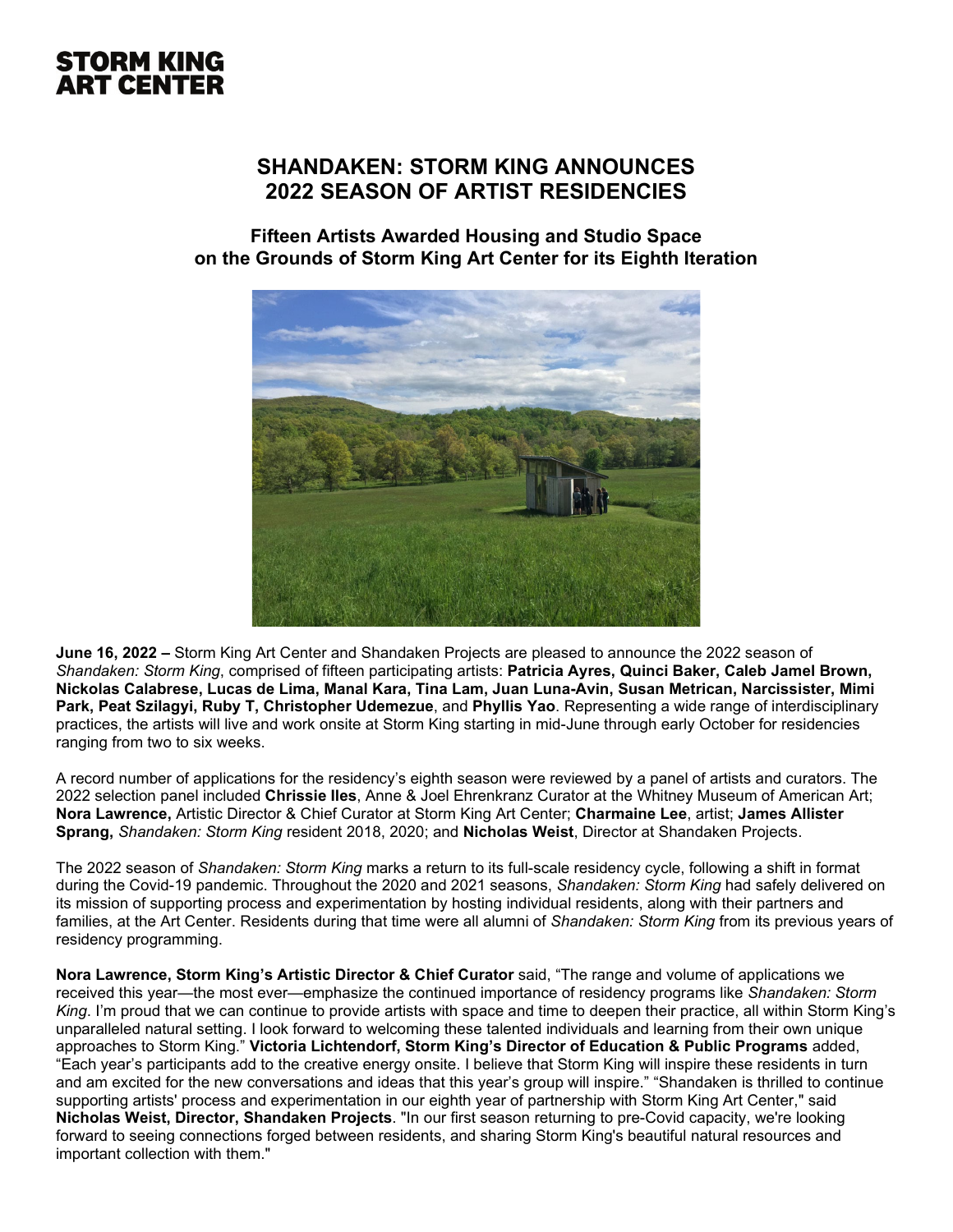*Shandaken: Storm King* is a residency program in collaboration with Shandaken Projects launched in 2015. Residency is offered at no cost to participants and follows a process-focused model—giving preference to artists focused on experimentation, research, and risk-taking in the studio. Residents are given unique opportunities for behind-thescenes access to Storm King, while enjoying the private setting of Storm King's grounds and the vibrant towns of the surrounding Hudson Valley region.

#### **About the 2022 Residents**

**Patricia Ayres** is an artist based in New York. Initially trained in fashion, Ayres' work considers themes of the body and systems of control and conformity. Her sculptures relate to stories of isolation, separation, and confinement. Ayres holds an MFA in Sculpture from City University of New York, Hunter College, 2018; a BFA from City University of New York, Brooklyn College; and an A.A.S in Fashion Design from State University of New York, Fashion Institute of Technology. She attended the Skowhegan School of Painting and Sculpture in 2019 and is currently an artist-in-residence with The Monira Foundation at Mana Contemporary and Dieu Donné Workshop Residency, Brooklyn. Her work is represented in the collections of de la Cruz Collection, Miami; The Bunker Art Collection, West Palm Beach; and Zuzāns Collection, Zuzeum, Riga, Latvia. Ayres is represented by Matthew Brown Gallery, Los Angeles. [patriciaayres.com](http://patriciaayres.com/)

**Quinci Baker** is a mixed-media artist born in Washington, DC and raised in Prince George's County, Maryland. Her works combine various crafts and repurposed materials in an exploration of collective memory and identity. Baker's practice is heavily influenced by the secret languages that develop through the shared experiences of marginalized people and the mnemonics that elucidate a cultural identity. Baker earned her MFA in Painting and Printmaking from the Yale School of Art in May 2022 and her BFA from The Cooper Union School of Art in 2017, where she received the Michael S. Vivio Memorial Prize for Excellence in Drawing and the Carin Tendler Lurkis Award for Excellence in Painting. In 2021, Baker was selected to participate in the SOMA Summer Residency in San Rafael, Mexico. She is currently based in New Haven, Connecticut.

[quincibaker.com](http://quincibaker.com/)

**Caleb Jamel Brown** lives and works in Atlanta, Georgia. His work examines themes of black labor and leisure in the South, craft traditions, mental health, and overlapping psychological states. Utilization of abstraction and vernacular as the foundation for larger cultural narratives is at the core of his practice. Brown received his BFA from Valdosta State University in Valdosta, GA in 2016. Brown has had solo and two-person exhibitions at Camayuhs, Atlanta; MINT, Atlanta; Plough Gallery, Tifton, GA; and the Mast, Atlanta; among others. His work has been included in group exhibitions at Below Grand, New York; Tiger Strikes Asteroid, Greenville, SC; Westobou Gallery, Augusta, GA and MINT, Atlanta; among others.

**Nickolas Calabrese** is an artist and writer based in Queens, NY. He is a recent recipient of a Rauschenberg Residency in Captiva, FL in early 2020, and participated in the Drawing Center NYC's Viewing Program 20/21. From 2020-2022 he ran an independent art space in Tulsa called Lost in America, after the original title for Kafka's failed attempt at a novel that ends in Oklahoma.

**Lucas de Lima** is a Brazilian-born poet, scholar, and educator based in New York. They are the author of Wet Land (Action Books 2014) and Tropical Sacrifice (Birds LLC 2022) as well as multiple limited-edition chapbooks. A recipient of grants and fellowships from the Charlotte W. Newcombe Foundation, the Social Sciences and Humanities Research Council of Canada, and the Canada Council for the Arts, de Lima holds a BA from McGill University, an MFA from the University of Minnesota, and a PhD from the University of Pennsylvania. Their writing has appeared in PEN Poetry, Poetry Foundation, boundary2, Syndicate, Brooklyn Rail, and anthologies pertaining to avant-garde and ecopoetics.

**Manal Kara** is a Moroccan-American self-taught interdisciplinary artist and poet. Its work has been exhibited extensively in Chicago and New York as well as in Istanbul, Vienna, and Berlin. Recent solo exhibitions include "Conjectures," Shulamit Nazarian, Los Angeles, CA; "Xylem & Phlöem," No Place, Columbus, OH; "The Viewing-Room vs. The Adoring-Gaze," Interstate Projects, Brooklyn, NY; and "Song of the Other Worm," Prairie, Chicago, IL. It has participated in residencies at ACRE, Ox-Bow, September Spring at the Kesey Farm, and Project Freewill. Upcoming solo exhibitions include Hair + Nails, Minneapolis, MN, and Projet Pangée, Montreal, QC. [manalkara.com](http://www.manalkara.com/)

**Tina Lam** is an artist-scientist-wanderer who was born in Montréal/Tio'tia:ke/Mooniyang and raised by Cambodian-Chinese refugee parents. Her sculptures, land-art interventions, and installations explore physical and metaphorical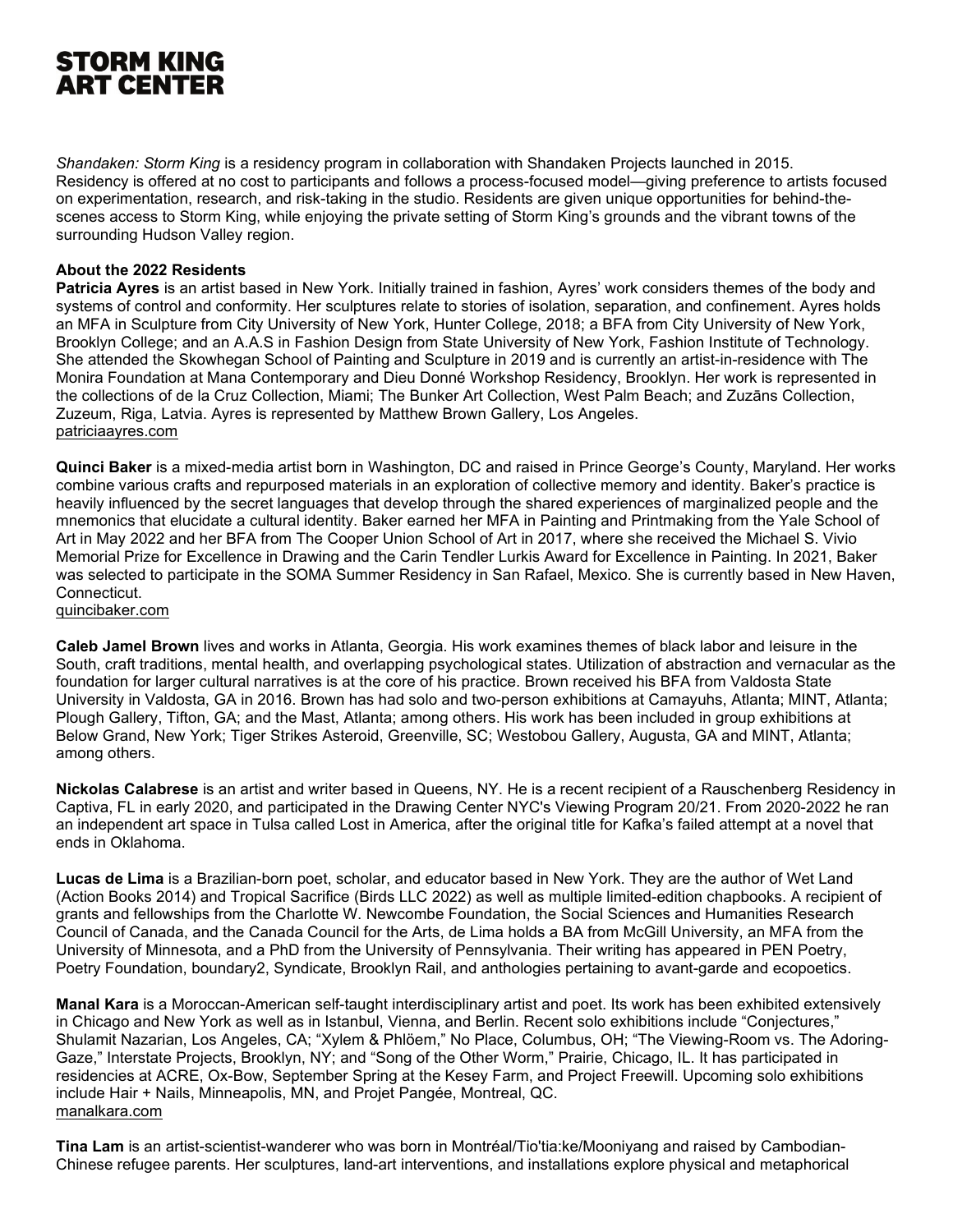transformation, hybridity and exchange to interrogate the vastness of the universe and its enigmas born from the interplay between the human and the non-human. Her work has been funded by numerous grants and awards, notably from the Canada Council for the Arts and the Quebec Council for the Arts and Letters. Recent exhibitions include "A Long Toast" at Ortega y Gasset Projects (Brooklyn), "How to: Build an Ocean'' at Jack Hanley Gallery (NYC), "Ensemble" at Eastern Bloc (Montreal), "Scale" at T6 Gallery (Toronto), and "Mirror:miroir" at centre articule (Montreal). She earned an MFA from Cornell University, a BFA from Concordia University, and a PhD from McGill University. [tinalamstudio.com](http://www.tinalamstudio.com/)

**Juan Luna-Avin** is an interdisciplinary artist whose work examines individual and collective identities. His practice includes mixed media paintings and drawings, sculpture, and video. He also explores lost, untold histories and the art of counterfeiting and piracy through music-themed projects. He has participated in exhibitions at the San Francisco Museum of Modern Art, San Francisco, CA; Yerba Buena Center for the Arts, San Francisco, CA; Institute of Contemporary Art, San Jose, CA; Casa del Lago, Mexico City, Mexico; and Ceroinspiracion, Quito, Ecuador; among other venues. Luna-Avin holds an MFA in Art Practice from Stanford University and a BFA in Painting from the San Francisco Art Institute, where he was an Osher Scholar. [juanluna-avin.com](https://www.juanluna-avin.com/)

**Susan Metrican** is an artist living and working in Fairfield, IA via Boston, NYC, Toronto, and Bangkok. Metrican received an MFA from the Massachusetts College of Art and Design, her BFA from the Kansas City Art Institute, and attended Skowhegan School of Painting and Sculpture in 2014. Metrican's work has been included in solo and group exhibitions nationally; Rivalry Projects (NY), Tracey Morgan Gallery (NC), Maharishi International University (IA), "SPRING/BREAK Art Show 2017" (NY), Able Baker Contemporary (ME), GRIN Contemporary (RI), Proof Gallery (MA), Boston Center for the Arts (MA), Field Projects (NY), Knockdown Center (NY), and Gallery Protocol (FL). Metrican has an artist edition with Drawer NYC (NY), and has been featured in ART MAZE Mag. She is one of four founding members of kijidome, an experimental project space and collaborative in Boston, MA (2013-2017). She was the Curator at the Kniznick Gallery at Brandeis University (Waltham, MA) from 2014-2022. [susanmetrican.com](http://www.susanmetrican.com/)

**Narcissister** is a Brooklyn-based artist and performer. Masked and merkin-ed, she works at the intersection of dance, art, and activism in a range of media including live performance, film, video, collage, and sculpture. She presents work worldwide at festivals, nightclubs, museums, and galleries. She won "Best Use of a Sex Toy" at Good Vibrations Erotic Film Festival, a Bessie nomination for the theatrical performance "Organ Player", Creative Capital and United States Artists Awards, and interested in troubling the popular entertainment and experimental art divide, she appeared on America's Got Talent. Her first feature film "Narcissister Organ Player" premiered at Sundance 2018. Her activist short film "Narcissister Breast Work" premiered at Sundance 2020 and won a Grand Jury Prize for Best Documentary Short at Outfest 2021.

[narcissister.com](http://www.narcissister.com/)

**Mimi Park** is an interdisciplinary artist currently working in New York. Inspired by cyclical patterns around her, which includes microcosm, soft circuitry, sand play therapy and beyond, Park continues her world-building. The sensorial plays a central role in her work, interested in the ways that neuro-atypical forms of communication can often be misconstrued, something that she has experienced firsthand. She had her recent solo show "Dawning: dust, seeds, Coplees" at Lubov Gallery in New York.

[mimipark.art](http://www.mimipark.art/)

**Peat Szilagyi** is a Richmond, Virginia based artist creating colorful, sensorial works exploring consciousness, belief and spirituality. Raised in Hollywood, CA, the queer, campy cult-ridden aesthetics of the tinseled boulevards inform their style, alongside Peat's decade of devoted practice in West African and East Asian spiritual traditions. They received their undergraduate degree from Williams College and their MFA in Sculpture and Extended Media from Virginia Commonwealth University. [petraszilagyi.com](http://www.petraszilagyi.com/)

**Ruby T** makes work as an experiment in translating fantasy to reality, and she is fueled by anger, desire, and magic. Rooted in drawing, her practice has offshoots in painting, performance, comics, fibers, and video. She was named a 2018 Breakout Artist by Newcity and received her MFA from School of the Art Institute of Chicago in 2016. She has had solo and two-person exhibitions in Chicago at Western Exhibitions, Randy Alexander Gallery, Roots & Culture, The Back Room at Kim's Corner Food, and Woman Made Gallery. Ruby has performed and screened video works at Chicago